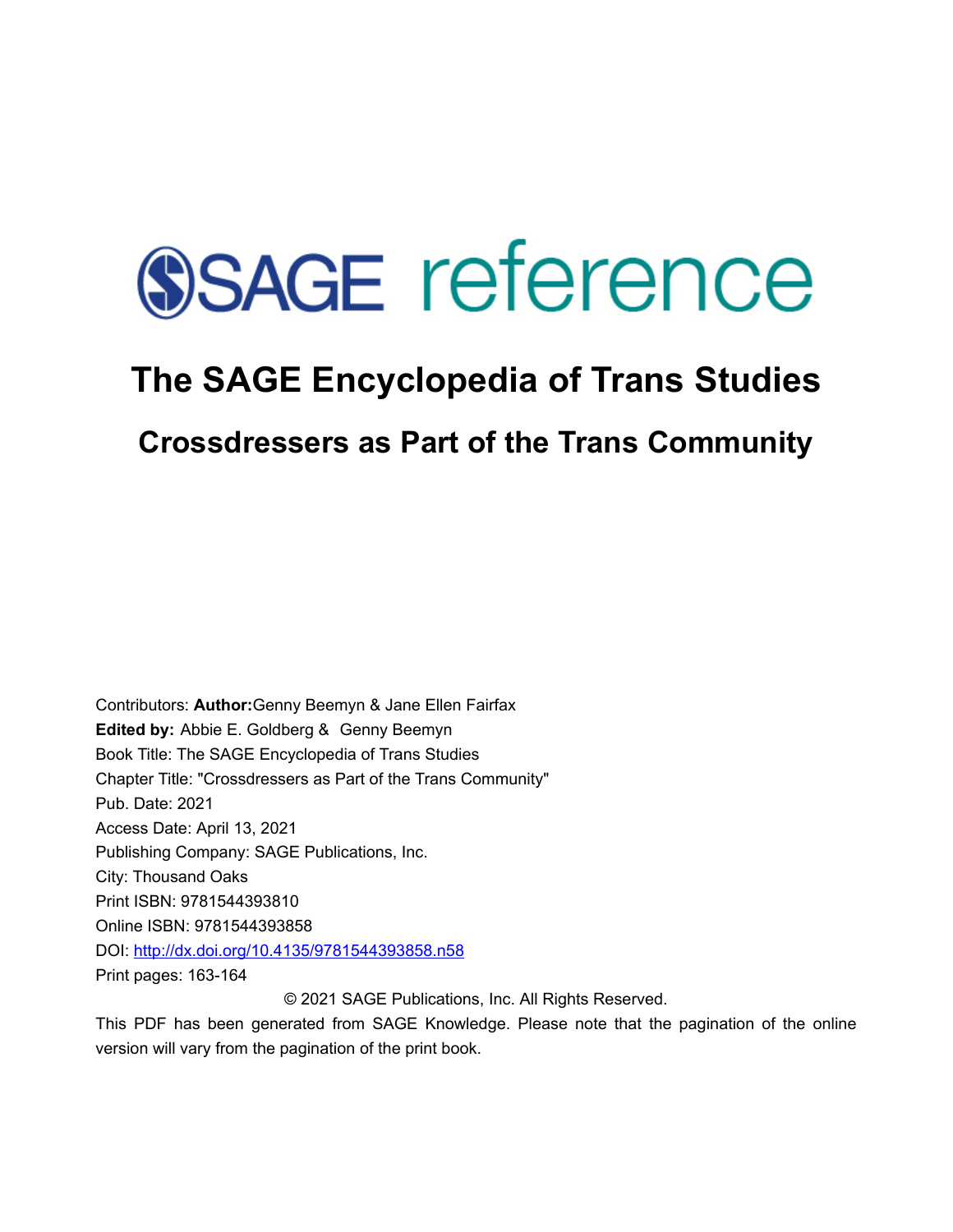Individuals who crossdress have always been a part of the trans community and, in fact, were instrumental in the formation of the trans and the larger LGBTQIA+ rights movements. Although some crossdressers do not align themselves with the larger trans community, most do, and they have historically been among the most prominent members of the community. The crossdressing population may be less visible today, but they remain important contributors to many trans social and political groups.

#### **The First "Trans" People**

Individuals who presented as a gender different from what they were assigned at birth first began to be described as "trans" by the pioneering sexologist Magnus Hirschfeld, who coined the word transvestites—from the Latin trans or "across" and vestis or "clothing"—in his 1910 book with that title. Unlike many of his contemporaries, Hirschfeld recognized that transvestism was not a form of psychopathology, nor were most of those who engaged in crossdressing attracted to others of the same sex or doing so for erotic pleasure. These men and sometimes women were simply more comfortable, and experienced a greater sense of well-being, when dressed and expressing themselves as a member of the "opposite" sex. They did not desire to change their assigned sex (which distinguished them from trans women and men) but wanted to exhibit traits and mannerisms not traditionally associated with individuals of their sex.

While Hirschfeld saw transvestite as simply a descriptive term for a minoritized gender group, it began to become a derogatory word in the 1970s and 1980s. Individuals with no understanding of the crossdressing community redefined "transvestites" as men who were turned on by wearing traditionally women's clothing. In response, members of the community started to refer to themselves as "crossdressers," and this remains the appropriate term today.

#### **Early Crossdresser Activism**

Some of the earliest trans activists were cross-dressers. Because crossdressing was against the law in many U.S. cities, individuals who were thought to be crossdressers were often harassed and arrested by the police, which was a contributing factor to the Stonewall Riots in New York City in 1969. Some of the participants in the riots were self-identified transvestites, including Sylvia Rivera and Marsha P. Johnson. Soon after Stonewall, they established Street Transvestite Action Revolutionaries (STAR), a grassroots group that supported and fought for the rights of the many young trans people who were living on the city's streets. At the same time, two other New York City crossdresser activists, Lee Brewster and Bunny Eisenhower, founded the Queens Liberation Front and led a campaign that decriminalized crossdressing in the city. Brewster also began Drag, one of the first politically oriented trans publications, in 1970.

Despite helping to start the LGBTQIA+ rights movement, crossdressers, as well as drag queens, were largely exiled from the movement by the mid-1970s because many radical lesbian feminist leaders considered female-presenting crossdressers to be demeaning to women, and many moderate gay male leaders saw crossdressers as taking away from the mainstream respectability that they sought for themselves. Nevertheless, crossdressers continued to engage in activism and organized within the trans community. Two groups for heterosexual crossdressers and their wives and partners merged in 1976 to form the first national trans organization in the United States, the Society for the Second Self or Tri-Ess. While Tri-Ess's membership was primarily crossdressers, it welcomed all trans people, and its leaders were involved in many trans rights events and initiatives. For example, Tri-Ess representatives served on the board of directors of the International Foundation for Gender Education (IFGE) and helped found the Southern Comfort Conference, one of the largest annual gatherings of trans people, in 1991.

#### **Contemporary Crossdresser Activism**

In recent decades, crossdresser activists have had significant involvements in both the LGBTQIA+ and trans rights movements. Crossdressers participated in the 1987 National March on Washington for Lesbian and Gay Rights and the 1993 March on Washington for Lesbian, Gay, and Bi Equal Rights and Liberation, despite